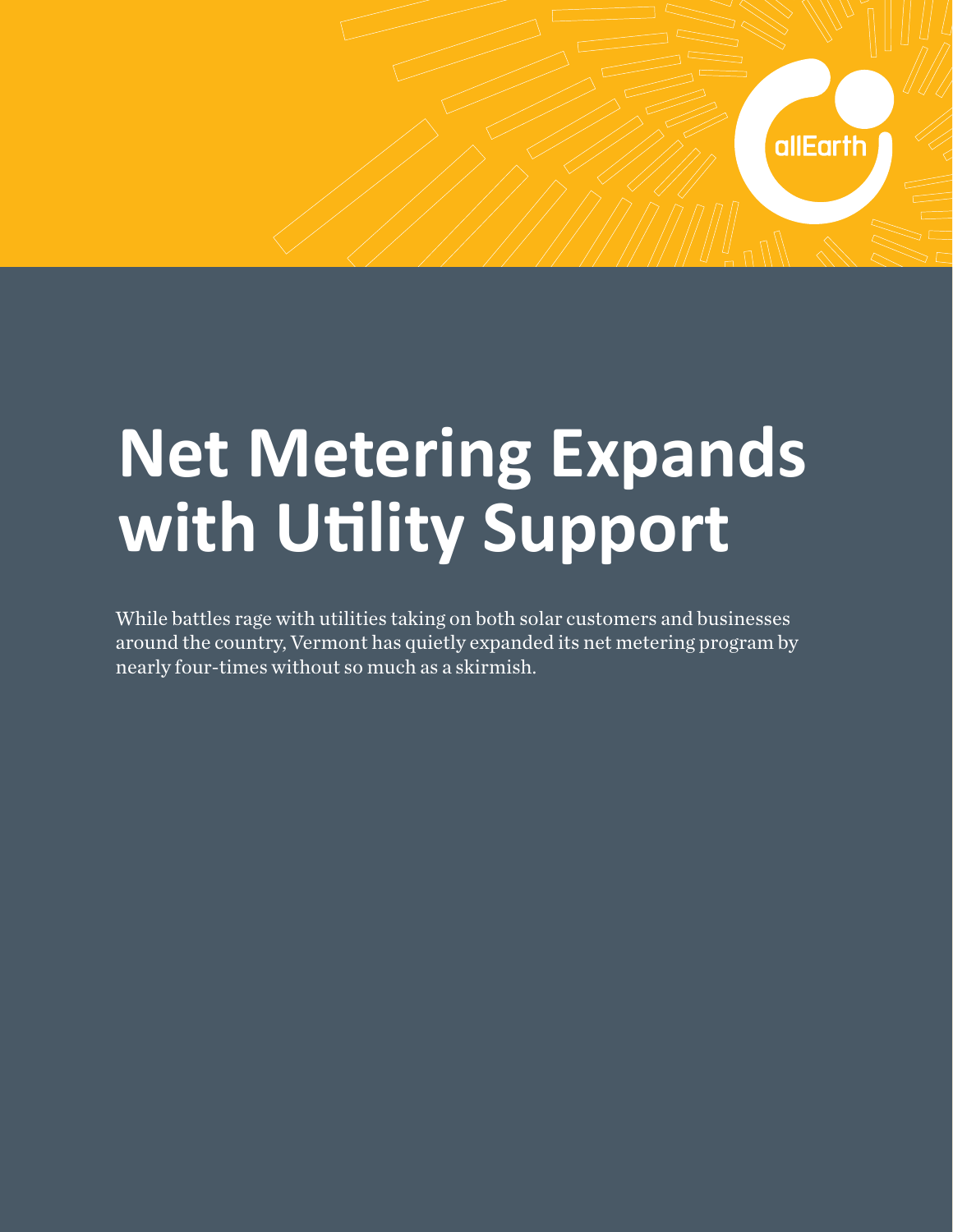

**Net metering gives renewable energy customers** full, fair credit on their utility bills for the excess clean power they deliver to the grid. Vermont's legislation, H.702, raised the state's net metering cap from 4 percent of a utility's peak load to 15 percent, significantly expanding participation in this critical program. The bill also notably expands the state's [nation-leading 10-day solar](http://www.greentechmedia.com/articles/read/has-vermont-solved-the-solar-permitting-problem1)  [registration program from 10kW to 15kW.](http://www.greentechmedia.com/articles/read/has-vermont-solved-the-solar-permitting-problem1) It passed the Vermont House nearly unanimously and then the Vermont Senate 28-0. Governor Peter Shumlin quickly signed the bill into law on April 1.

Unlike net metering fights in [Arizona,](http://votesolar.org/2013/11/15/arizona-stands-strong-for-solar-rights/) [California](http://votesolar.org/2014/03/27/cpuc-decision-creates-certainty-for-existing-net-metering-customers/), and [Colorado,](http://votesolar.org/2014/03/25/colorado-shout-out-for-solar-rights/) to name just a few, this major expansion of customer-owned distributed generation sailed through with broad support not only from the legislature but also from the state's utilities. Some will be tempted to dismiss this solar win simply because it's Vermont, a small state known for its progressive policies. And yet, it's a state that also retains many more conservative energy characteristics including being the only state in the region without an RPS and also a state with a whopping 17 utilities, including many highly-cherished, small municipal utilities and coops.

**So what made Vermont's process so diferent** from what has transpired elsewhere around the country? First, there was a broad recognition of the economic benefits of distributed solar generation. A 2013 study commission by the Public Service Department found [no significant cost shift](http://www.leg.state.vt.us/reports/2013ExternalReports/285580.pdf) produced by net metering solar. This provided the foundation of an economic argument for the many benefits – from transmission savings to peak shaving –the state could expect from expanding its net metering program. Bolstering that report, in the Vermont Governor's [Budget Address](http://governor.vermont.gov/newsroom-shumlin-budget-speech-2014) earlier this year, he cited a newly-released \$400 million figure in savings from transmission line deferments from distributed generation, noting that "our strategy of building local, renewable energy projects while maximizing our energy efficiency is working, already helping us defer nearly \$400 million of transmission costs which our region's ratepayers would otherwise have to pay." The numerous economic benefits are [right in line with studies and](http://www.renewableenergyworld.com/rea/blog/post/2013/01/new-state-study-demonstrates-benefit-to-ratepayers-of-net-metering)  [reports from around the country, from California to Texas to New York, on the benefits to](http://www.renewableenergyworld.com/rea/blog/post/2013/01/new-state-study-demonstrates-benefit-to-ratepayers-of-net-metering)  [ratepayers of distributed solar.](http://www.renewableenergyworld.com/rea/blog/post/2013/01/new-state-study-demonstrates-benefit-to-ratepayers-of-net-metering)

Second, distributed solar had the support of active and engaged leadership by the Governor's energy team. Vermont utilities hitting the state's net metering cap had the potential to send the industry into a similar tailspin of net metering fights we've seen nationally. But thanks to early leadership by the Public Service Department in convening stakeholders, getting everyone in a room, and then through shuttle diplomacy between and among industries, they were able to